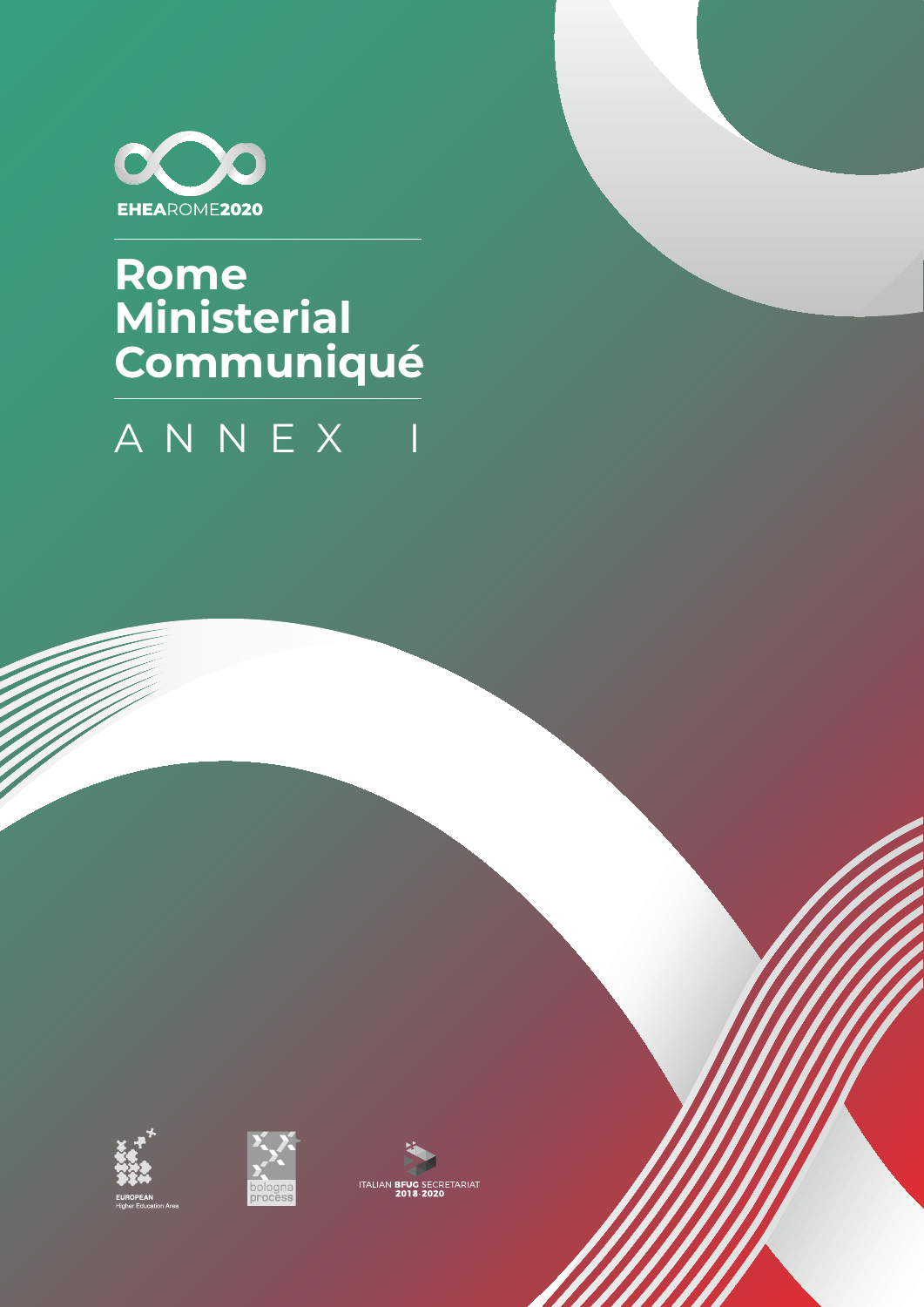This text, developed by the BFUG in consultation with a range of experts and stakeholder organisations, aims to outline a shared understanding of academic freedom for the EHEA, and to provide a first basis for the future development of indicators.

Academic freedom is an indispensable aspect of quality learning, teaching and research in higher education as well as of democracy. It is a necessary condition for higher education institutions to produce and transmit knowledge as a public good for the benefit of society. It guarantees academics and students the freedom of thought and inquiry to advance knowledge through research and to exchange openly, as well as the freedom to communicate the results of research within and outside of the framework of academic institutions and programmes.

Academic freedom is a distinct, fundamental democratic right in part grounded in the right to education, and shares elements with freedom of thought, opinion and expression. Academic freedom must be framed by rigorous scientific and professional standards, respect for the rights of others, ethical conduct and the awareness of the impact of research on humans and their environment. It is crucial in order to advance the standards of academic disciplines and fields of enquiry. As such, academic freedom protects not only individual scholarship and expression but also the free functioning of academic institutions in democratic societies. Institutional autonomy is constitutive for academic freedom.

Academic freedom designates the freedom of the academic community - including academic staff and students - in respect of research, teaching and learning and, more broadly, the dissemination of research and teaching outcomes both within and outside the higher education sector. In essence the concept ensures that the academic community may engage in research, teaching, learning and communication in society without fear of reprisal.

Academic freedom is also an essential element of democracy. Societies cannot be genuinely democratic without honouring academic freedom and institutional autonomy. At the same time, the fundamental values of the EHEA cannot be fully realised except in democratic societies. Academic freedom is similar to freedom of expression and is both informed by the standards of academic disciplines and provides the condition for challenging these standards based on the results of research.

The concept, although seemingly simple, is in reality highly complex, and intricately related to other fundamental values such as institutional autonomy and public responsibility for and of higher education. Academic freedom is a universal value rooted in the pursuit of knowledge and truth. Its core tenets cannot be understood and interpreted differently in different national contexts or types of higher education institution. But academic freedom is not an absolute value, and its exercise is shaped by the institutions in which we work and the societies in which we live. Thus the range of conduct and boundaries of enquiry and expression which academic freedom protects are often a source of debate.

Academic freedom can be understood to comprise the freedom to learn, to teach and to research, with each of these freedoms entailing the freedom to think, to question, and to share ideas, both inside and outside the higher education sector. Giving meaning and life to these freedoms in the reality of the academic environment automatically opens up a number of issues. The freedom to teach can only be realised concretely in combination with public and social responsibility and institutional autonomy. Public authorities have the responsibility to ensure that relevant higher education programmes are offered to citizens, while autonomous higher education institutions assume a



## **Statement on Academic Freedom**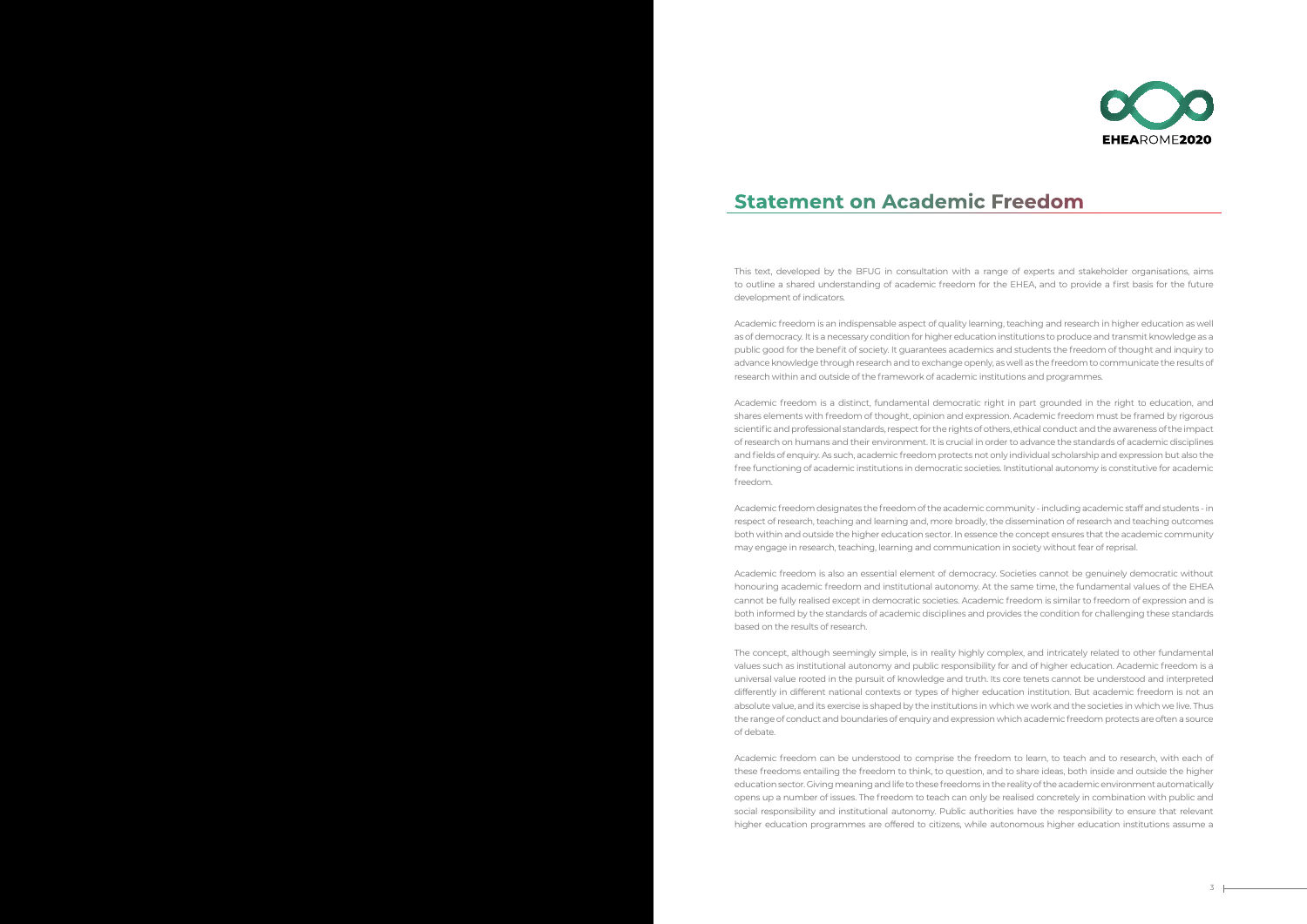large responsibility for research underpinning programmes, and for how programmes are taught. Academic staff also exercise a strong responsibility in setting the curriculum and programme components, and developing the teaching methods employed.

Higher education governance also has an impact on the freedoms to learn, teach and research, and should be organised consciously in ways that respect academic freedom. Different governance models co-exist in Europe with academic staff and students differently represented in governing and decision-making bodies. Participation in governing bodies may favour the teaching and research missions of the institution and may reflect the goal of broader societal engagement. Whatever the particular model, academic staff and students should participate meaningfully in decision-making processes and have the right to express their views on their institution's policies and priorities without fear of reprisals.

Values are inter-connected, and the freedom to teach also raises the question of who is to be taught and is thus intimately linked to the freedom to learn. In turn these values relate to equitable access, with a range of issues on criteria and conditions for access to higher education needing to be addressed through societal dialogue and administrative procedures.

Similarly questions also need to be asked about who is doing the teaching and research, and the kind of decisionmaking process in place for academic staff recruitment and retention. It is essential to ensure that academic staff benefit from sufficiently secure employment conditions to be able to exercise academic freedom. Academic staff should never suffer threats, dismissal, or other sanctions in relation to the content of their research, teaching or stated professional views.

The freedom to research includes the right, consistent with professional standards of the respective discipline, to determine: what shall (or shall not) be researched; how it shall be researched; who shall research, with whom and for what purpose research shall be pursued; the methods by which, and avenues through which, research findings shall be disseminated.

These questions cannot be addressed in a vacuum. Determining which research programmes or disciplines are offered at any given institution is a complex question involving public authorities and institutions in difficult, strategic choices. Research requires financing – which may come from both public and private sources – and in many cases also requires careful consideration of ethical issues.

Although academic freedom is intrinsic to quality higher education, it is not a value that can be automatically assumed. Rather the interaction of the different elements and conditions that ensure that academic freedom is operationalised need to be constructed, regularly assessed, protected and promoted.